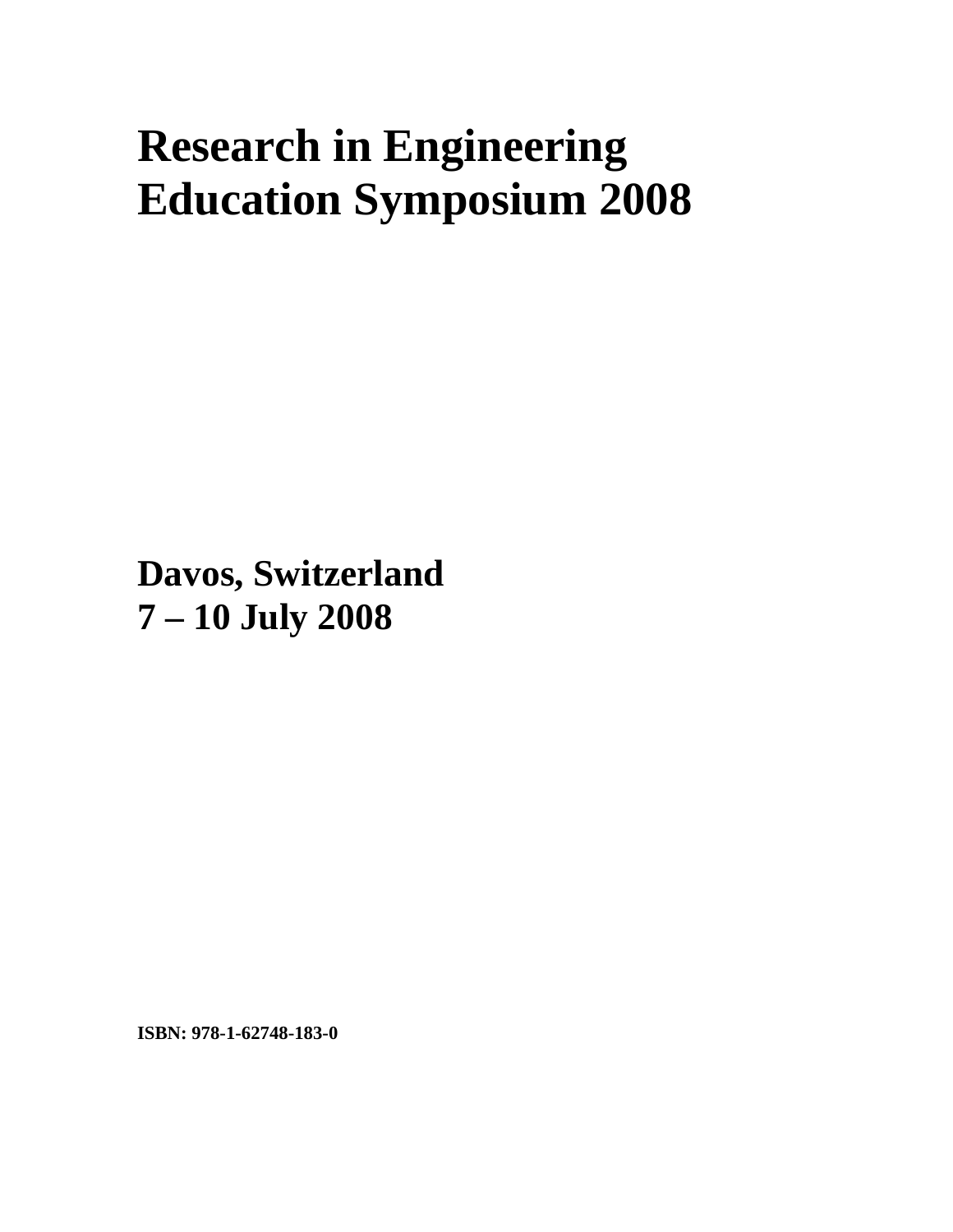**Printed from e-media with permission by:** 

Curran Associates, Inc. 57 Morehouse Lane Red Hook, NY 12571



**Some format issues inherent in the e-media version may also appear in this print version.** 

Copyright© (2008) by Research in Engineering Education Network All rights reserved.

Printed by Curran Associates, Inc. (2013)

For permission requests, please contact Research in Engineering Education Network at the address below.

Research in Engineering Education Network c/o Roger Hadgraft, RMIT University 57 3 29 Lygon & Queensberry Melbourne Australia

http://grou.ps/reen

roger.hadgraft@rmit.edu.au

#### **Additional copies of this publication are available from:**

Curran Associates, Inc. 57 Morehouse Lane Red Hook, NY 12571 USA Phone: 845-758-0400 Fax: 845-758-2634 Email: curran@proceedings.com Web: www.proceedings.com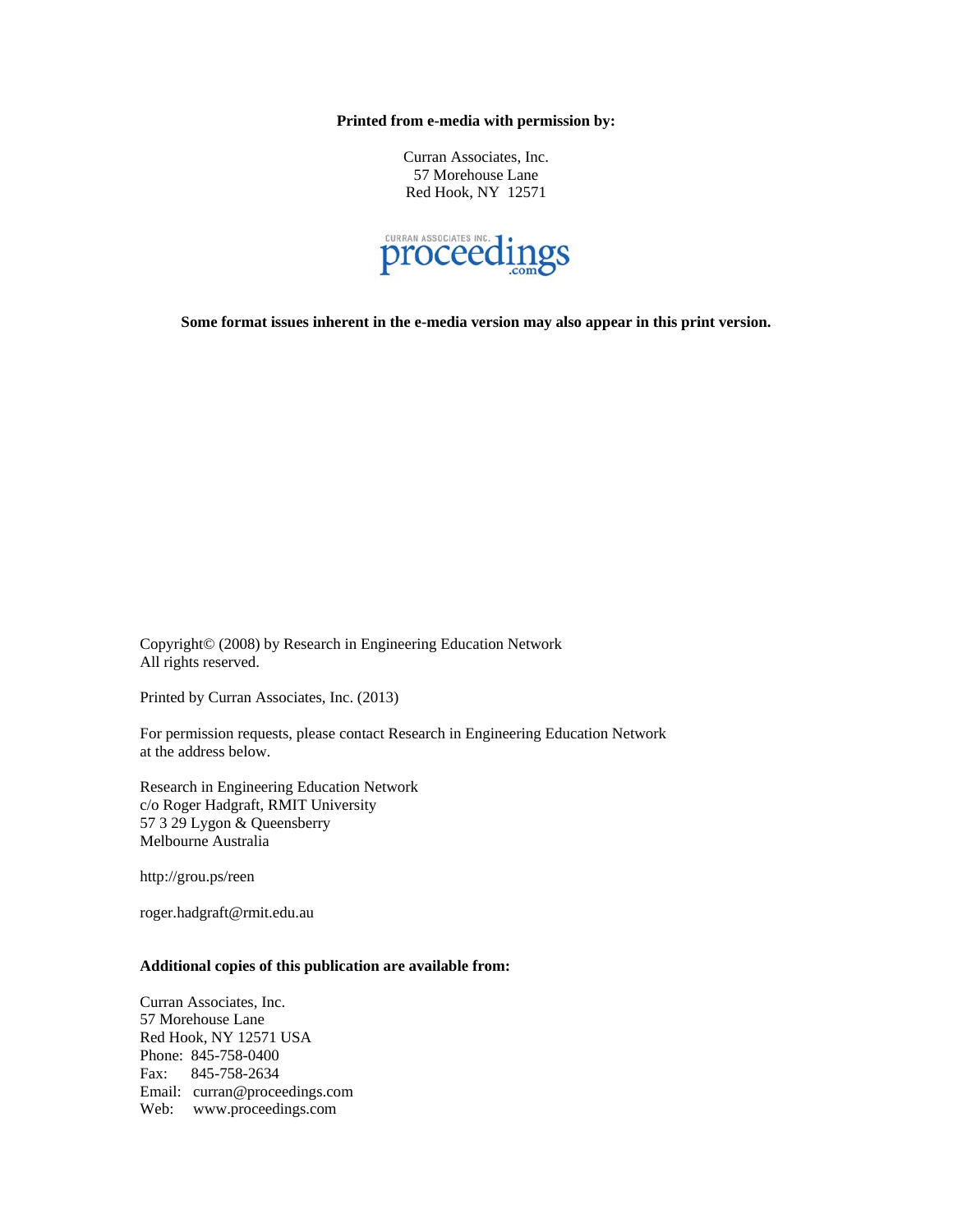# **TABLE OF CONTENTS**

#### **SESSION 1A**

| L. Fleming, D. Williams |                |
|-------------------------|----------------|
|                         |                |
| N/A                     |                |
|                         | $\overline{q}$ |
| $C$ Cosentino           |                |

#### **SESSION 1B**

| M. Prince, M. Vigeant, K. Nottis                                                      |    |
|---------------------------------------------------------------------------------------|----|
| Learner Centered? How Engineering Faculty Talk About Students When Reporting Teaching |    |
|                                                                                       | 19 |
| N/A                                                                                   |    |
|                                                                                       |    |
| J. Karlin, S. Kellogg                                                                 |    |

#### **SESSION 1C**

| E. Douglas                                                                                   |      |
|----------------------------------------------------------------------------------------------|------|
|                                                                                              |      |
| L. Claris. D. Rilev                                                                          |      |
| Learning Community Effects on Writing and Critical Thinking Skills of First-Year Engineering |      |
|                                                                                              | - 39 |
| R. Damron, K. High                                                                           |      |

# **SESSION 2A**

| From Research to Practice: Redesigning AP Science Courses to Promote Advanced Learning and |  |
|--------------------------------------------------------------------------------------------|--|
|                                                                                            |  |
| J. Pellegrino, J. Pemberton, M. Reckase, J. Eggebrecht, K. Huff, M. Bertenthal             |  |
|                                                                                            |  |
| M. Habashi, W. Graziano, D. Evangelou, I. Ngambeki                                         |  |
|                                                                                            |  |
| D. Evangelou, W. Graziano, M. Habashi, I. Ngambeki                                         |  |

#### **SESSION 2B**

| A. Pawley                                                                                      |  |
|------------------------------------------------------------------------------------------------|--|
| <b>Engineering Students' External and Internal Frames of Reference for the Construction of</b> |  |
|                                                                                                |  |
| M. Eliot. J. Turns. K. Xu                                                                      |  |
|                                                                                                |  |
| S. Tilli, J. Trevelyan                                                                         |  |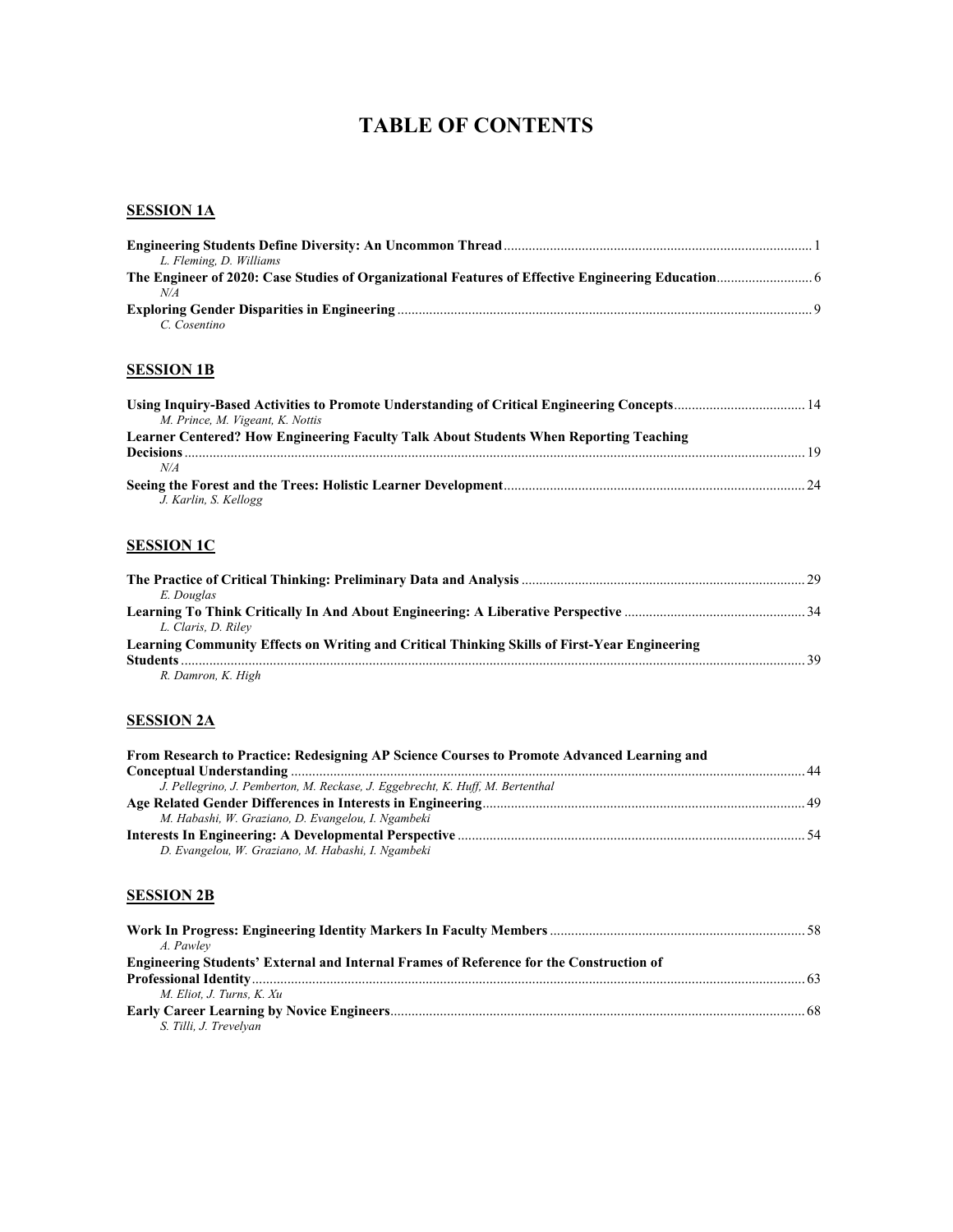# **SESSION 2C**

| Investigating the Linkages Between Unethical Professional Behaviors and Engineering |  |
|-------------------------------------------------------------------------------------|--|
|                                                                                     |  |
| D. Carpenter, T. Harding, C. Finelli                                                |  |
|                                                                                     |  |
| D. Fraser. L. Kotta                                                                 |  |
|                                                                                     |  |
| P. Imbrie, J. Li, K. Reid, A. Malyscheff                                            |  |

# **SESSION 3A**

| Post Baccalaureate Decisions of High Achieving Black STEM Students: Exploring the What, When             |  |
|----------------------------------------------------------------------------------------------------------|--|
|                                                                                                          |  |
| D. Williams, L. Fleming, V. Dover                                                                        |  |
| <b>Contingent Immersion: A Naturalistic Methodology for Discovering the Socio-technical Realities of</b> |  |
|                                                                                                          |  |
| D. Radcliffe                                                                                             |  |
| J. Trevelvan                                                                                             |  |

# **SESSION 3B**

| N/A                                                                                                    |  |
|--------------------------------------------------------------------------------------------------------|--|
|                                                                                                        |  |
| T. Litzinger, P. Meter, C. Firetto, L. Passmore, C. Masters, F. Costanzo, G. Gray, S. Turns, K. Higley |  |
|                                                                                                        |  |
| S. Brophy                                                                                              |  |

# **SESSION 3C**

| <b>Effect of Pedagogy on Learning by Conceptual Change for Deformation-Processing Misconceptions</b> |  |
|------------------------------------------------------------------------------------------------------|--|
|                                                                                                      |  |
| S. Krause                                                                                            |  |
| Investigating Levels Of Conceptual Understanding: A Case Study From Thermal And Transport            |  |
|                                                                                                      |  |
| R. Streveler, R. Miller, D. Evangelou, B. Olds                                                       |  |
| Student Understanding Of "Surface Area To Volume Ratio" And Its Relationship To Property             |  |
|                                                                                                      |  |
| G. Light, S. Swarat, E. Park, D. Drane                                                               |  |

# **SESSION 4A**

| J. Strobel, D. Evangelou, R. Streveler, K. Smith                                            |  |
|---------------------------------------------------------------------------------------------|--|
| Understanding Fundamental Assumptions Underlying Educational Research Through The Lens Of A |  |
|                                                                                             |  |
| J. Walther, C. Boonchai, D. Radcliffe                                                       |  |
|                                                                                             |  |
| B. Jesiek, M. Borrego, K. Beddoes                                                           |  |

# **SESSION 4B**

| Producing a Globally Competent Engineer: Evaluation and Assessment of the Georgia Tech |  |
|----------------------------------------------------------------------------------------|--|
|                                                                                        |  |
| J. Gordon. J. Lohmann                                                                  |  |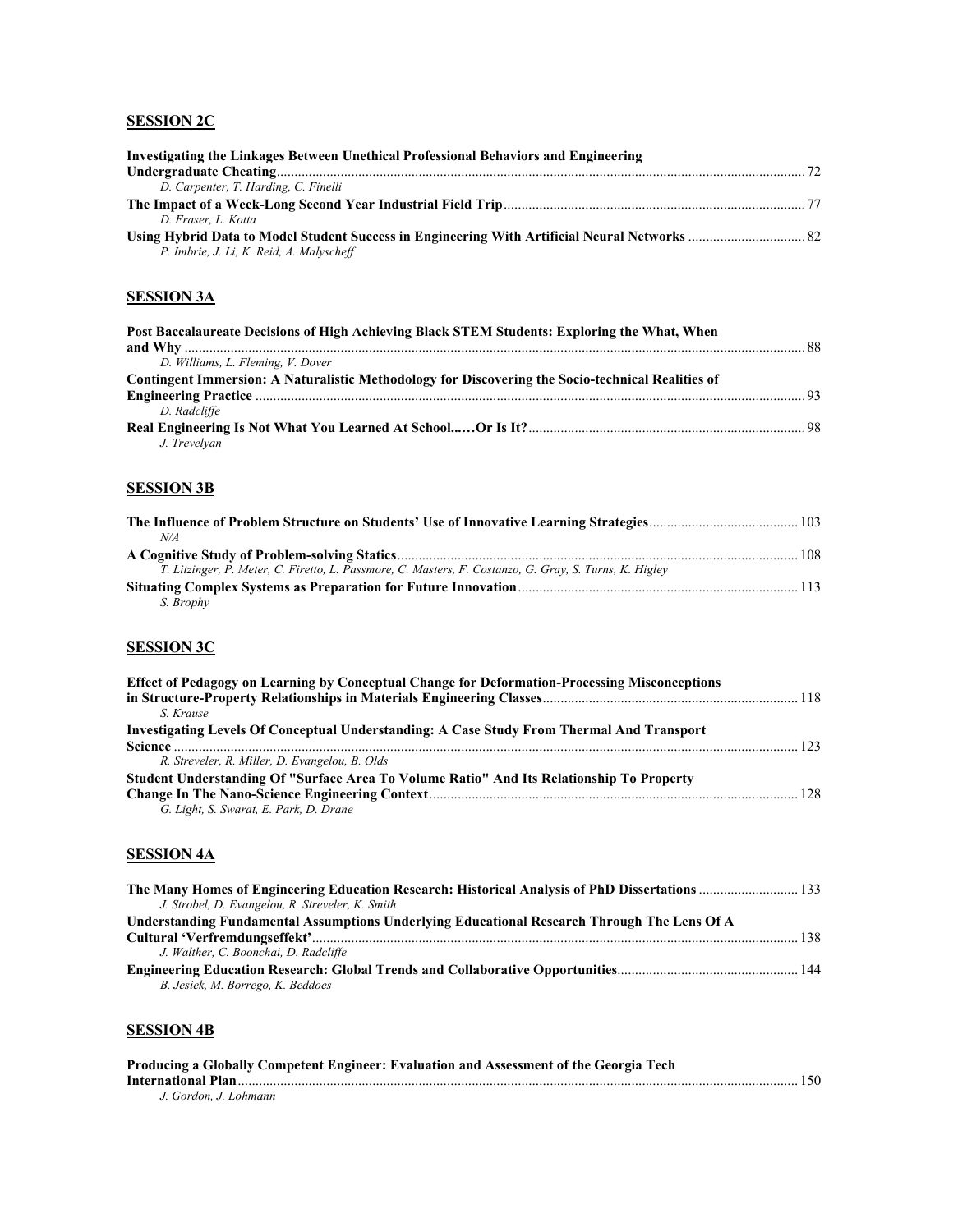| The Engineering Learning Environment and its Level of Complexity in an American Mechanical |  |
|--------------------------------------------------------------------------------------------|--|
|                                                                                            |  |
| N. Kellam. D. Gattie                                                                       |  |
|                                                                                            |  |
| H Naderer                                                                                  |  |

# **SESSION 4C**

| <b>Faculty-Student Interactions In Engineering: The Influence Of Social Reproduction On</b>   |  |
|-----------------------------------------------------------------------------------------------|--|
| S. Marsh, D. Tytten, T. Reed-Rhoads, T. Murphy                                                |  |
| Investigating the Notion of Critical Mass of Women in Engineering using Longitudinal Student  |  |
|                                                                                               |  |
| M. Ohland, R. Long, R. Layton                                                                 |  |
| Gender and Educational Codes in Mechanical Engineering and Materials Science: An Ethnographic |  |
|                                                                                               |  |
| 1 Cilbort                                                                                     |  |

*A. Gilbert* 

### **SESSION 5A**

| S Brown                                                                                      |  |
|----------------------------------------------------------------------------------------------|--|
| <b>Measuring Tacit Knowledge: The Hidden Dimension Of Laboratory Classes And Engineering</b> |  |
|                                                                                              |  |
| Z. Razali, J. Trevelyan                                                                      |  |
|                                                                                              |  |
| S. Zubair, M. Antar                                                                          |  |

# **SESSION 5B**

| Potential Challenges For Engineering Students Working On Teams With Liberal Arts Students:                        |  |
|-------------------------------------------------------------------------------------------------------------------|--|
|                                                                                                                   |  |
| N/A                                                                                                               |  |
| WIP: Team Satisfaction: A Assessment of Events Defining Team Satisfaction in Engineering Design  194<br>R. Knecht |  |
| A Semidefinite Programming Formulation to Quantify Rater Ability When Performing Peer                             |  |
|                                                                                                                   |  |
| P. Imbrie, A. Malyscheff, J. Wang                                                                                 |  |

# **SESSION 5C**

| N. Khandan             |  |
|------------------------|--|
|                        |  |
| M. Koretsky, E. Gummer |  |
|                        |  |
| K. Madhayan            |  |

# **SESSION 6A**

| <b>Considering Context Over Time: Emerging Findings From a Longitudinal Study of Engineering</b> |     |
|--------------------------------------------------------------------------------------------------|-----|
|                                                                                                  | 220 |
| C. Atman, D. Kilgore, K. Yasuhara, A. Morozov                                                    |     |
| Facilitating The Adoption And Dissemination Of Active And Cooperative Learning Methodologies In  |     |
|                                                                                                  |     |
| N/A                                                                                              |     |